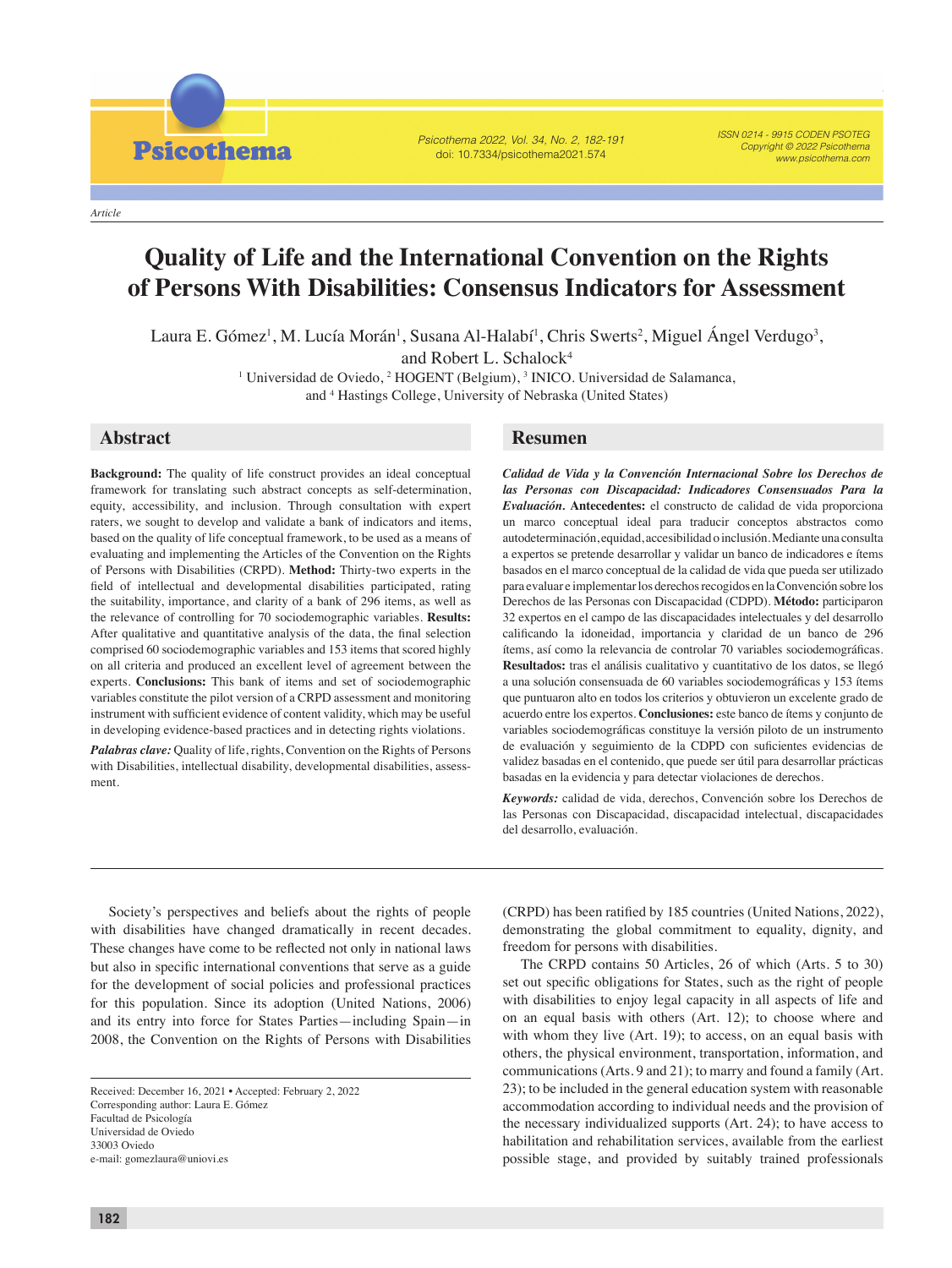(Art. 26); or to earn a living through work freely chosen in a work environment that is open, inclusive, and accessible (Art. 27).

Although the CRPD emphasizes rights already recognized in previous human rights declarations, people with intellectual and developmental disabilities (IDD) continue to experience double, triple, or even multiple levels of discrimination (Gómez et al., 2011; Morales et al., 2021; Morán et al., 2019; Navas et al., 2012). For this reason, many scholars have stressed the need to define specific objectives and indicators to evaluate and implement the CRPD, and have suggested the quality of life (QOL) construct as a conceptual framework to facilitate this task (Claes et al., 2016; De Maeyer, 2017; Faragher & Van Ommen, 2017; Gómez, Monsalve et al., 2020; Gómez et al., 2021a; Karr, 2011; Lombardi et al., 2019; Mittler, 2015; Navas et al., 2012; Schalock et al., 2019; Shogren & Turnbull, 2014; Verdugo et al., 2012, 2021). The QOL construct provides an ideal conceptual framework for translating such abstract political concepts as self-determination, equity, accessibility, or inclusion into evidence-based practices (Gómez, Verdugo et al., 2020; Schalock et al., 2017). Of the different QOL conceptual frameworks in the field of disability, the most widely used for this purpose in the scientific literature is the model proposed by Schalock and Verdugo in 2002 (Gómez, Monsalve et al., 2020). It understands QOL as a state of personal wellbeing made up of eight core domains that interact with each other: rights, self-determination, social inclusion, interpersonal relationships, personal development, emotional wellbeing, material wellbeing, and physical wellbeing (Schalock et al., 2011).

Almost a decade ago, Verdugo et al. (2012) laid the groundwork for the present study by arguing in their theoretical paper that the 26 Articles of the Convention were closely linked to the eight QOL domains, and, consequently, that the fulfillment or violation of these Articles could be evaluated through QOL-related personal outcomes. They suggested evaluating the specific rights by aligning them to the QOL domains, thereby operationalizing the CRPD. In this way, the implementation of the Convention could be monitored and evaluated by organizations providing supports to people with IDD, with the ultimate aim of improving the rights and freedoms contained therein. More recently, Lombardi et al. (2019) went a step further by conducting a Delphi study in which international experts reached a consensus on the relationship between the CRPD Articles and a substantial number of core QOL indicators. A total of 153 experts (comprising people with IDD, family members, professionals, researchers, and law experts) from 10 countries (Brazil, Canada, the Czech Republic, Germany, Israel, Italy, Portugal, Spain, Taiwan, and the United States) took part in the study. The outcome of this Delphi study was a set of 83 cross-culturally validated QOL indicators, which were mapped to the eight QOL domains and the 26 CRPD Articles. Next, Gómez, Monsalve et al. (2020) carried out a systematic review of the scientific literature published between 2008 and 2020. Among their findings, they identified instruments that had been used to date to (partially) monitor the CRPD, and a multitude of indicators and personal outcomes associated with the 26 Articles mapped to the eight QOL domains. These three studies were the starting point for the present research, serving as a guide to propose, for people with IDD, measurable personal outcomes (i.e., items) associated with each Article of the Convention.

The overall aim of the present study is to take the next logical step in the process of constructing an assessment instrument to evaluate the implementation of the CRPD for people with IDD. Specifically,

we consulted with expert raters to develop and validate a bank of items, based on Schalock and Verdugo's (2002) QOL conceptual framework, to be used as a means of evaluating and implementing the Articles of the CRPD. The purpose of the instrument is not to provide precise statistics on rights violations nor to inform the country reports submitted to the United Nations Committee; its aim is rather (a) to give a voice to people with IDD regarding everyday situations in their daily lives that do not necessarily end up being reported; (b) to act as a tool that professionals and relatives can use to detect any breach, abuse, or denial of rights, thereby helping them enhance the supports and services they provide to this group; and (c) to serve as a guide for organizations to identify the strengths and greatest needs of this population in relation to rights. In this way, the evaluation presented in this study focuses more on the microsystem (i.e., improving the lives of people with IDD) and on the mesosystem (i.e., improving the provision of natural and professional supports offered by organizations) than on the macrosystem (i.e., lawmaking or producing country reports).

# Methods

## *Participants*

We invited 33 experts in the field of rights and the QOL of people with IDD to participate. All agreed to take part, although in the end 32 returned their item ratings (i.e., one expert did not complete the task due to lack of time). The majority of participants were women *(n=*26; 81.3%). They came from a range of geographical locations within Spain. In total, eight of the country's 17 autonomous communities were represented in the consultation: Andalusia, Aragon, Cantabria, Castile and Leon, Madrid, Murcia, Navarra, and the Principality of Asturias. To be considered experts, participants were required to have contact or experience with IDD: almost three-quarters (71.9%) had over 10 years' experience or contact; six experts (18.8%) had between six and ten years; and the three remaining experts  $(9.4\%)$  had between two and five years' experience.

The experts' contact or experience with IDD was extremely varied, since the aim was to involve a diverse range of stakeholders, including professionals, academics, and family members. It was possible for the same individual to have different expert profiles (for example, being both the mother of a person with IDD and a professional working with people with IDD). In fact, the convergence of several profiles in the same expert was extremely common (68.7%;  $n=22$ ). The most frequent mix was academic knowledge combined with professional contact (25%; *n*=8), followed by experts who, in addition to these credentials had altruistic experience (21.8%; *n*=7). With the exception of one person, all family members (*n*=6) had not only a personal relationship to someone with IDD, but also had academic training, professional experience, and altruistic contact with them.

Academic knowledge was the most common expert credential: the vast majority of participants  $(87.5\%; n=28)$  had specific formal training in IDD. Similarly, there was a high representation of professionals: three-quarters (75%; *n*=24) were working or had worked with people with IDD. Just over one-third of the experts (40.6%; *n*=13) had altruistic contact, that is, they were volunteering or had volunteered with people with IDD. Almost one-quarter (21.9%; *n*=7) had personal or family contact, meaning they had close others with IDD.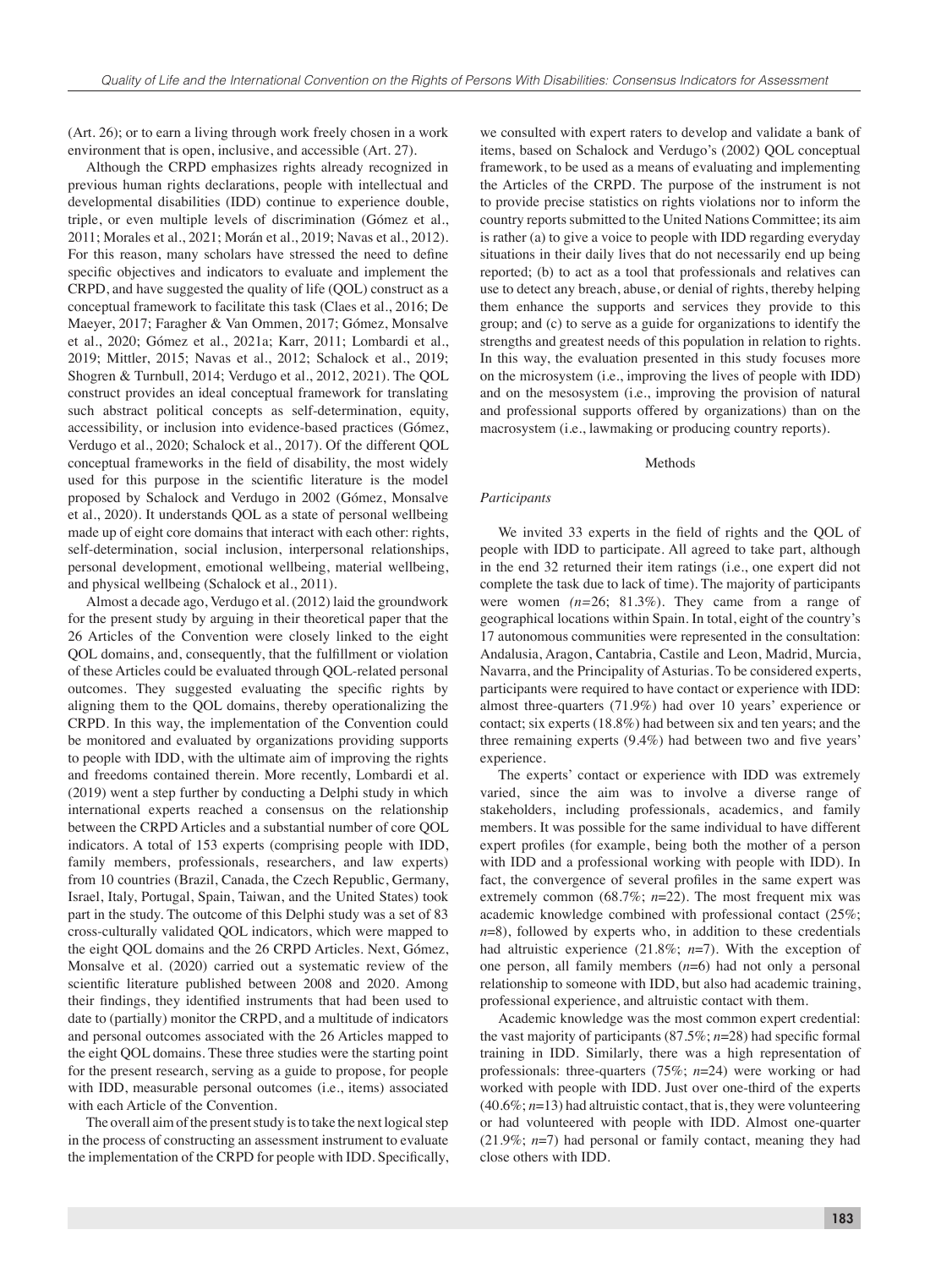Of those who reported relevant academic credentials, the majority  $(72%)$  had postgraduate qualifications (master's or doctorate) and worked in this area as teachers and researchers. Professional profiles were extremely diverse, ranging from directcare staff to managers in third-sector disability organizations (e.g., Plena inclusión, Down España) and educational establishments (i.e., special schools and ordinary schools). Volunteer activities mentioned by experts were most commonly performed in those third-sector disability organizations. Experts who reported family contact were primarily the mothers of people with IDD, although a sister and a niece were also included.

As regards IDD subfields, participants identified themselves as experts in social inclusion (62.5%; *n*=20); education (62.5%; *n*=20); mental health (37.5%; *n*=12); social services (31.3%; *n*=10); attitudes (28.1%; *n*=9); rights (25%; *n*=8); assessment or psychometrics (18.8%; *n*=6); gender (18.8%; *n*=6); situations of risk, vulnerability or humanitarian emergencies (18.8%; *n*=6); accessibility (15.6%; *n*=5); information and communication technologies (15.6%;  $n=5$ ); and employment (9.4%;  $n=3$ ). Their experience and expertise extended to IDD at all life stages: 31.3% (*n*=10) designated themselves as experts in childhood, 34.4% (*n*=11) in adolescence, 25% (*n*=10) in adulthood, and 21.9% (*n*=7) in older adults.

# *Instrument*

The initial item bank to be rated by the experts was based on the three earlier studies (Gómez, Monsalve et al., 2020; Lombardi et al., 2019; Verdugo et al., 2012). Informed by the combined results of these three studies, we proposed 52 indicators to evaluate the 26 CRPD Articles, which were structured around the eight QOL domains. Each CRPD Article was operationalized in central indicators, which refer to specific conditions, behaviors and perceptions and which are observable and measurable. Each indicator was operationalized in items, which refer to specific QOLrelated personal outcomes. The proposal essentially corresponded to that put forward by Lombardi et al. (2019), but it was simplified to allow the effective evaluation of rights with sufficient evidence of content validity. For example, we removed some redundant indicators that were repeated in more than one domain, we merged some specific indicators into a more general one, we changed some indicators to another, or we assessed them using sociodemographic data (as recommended by Gómez, Monsalve et al., 2020). Since it is recommended that the initial number of items should be at least double the number in the final version of the instrument (Muñiz & Fonseca-Pedrero, 2019), the next step was to draft at least one item to evaluate each indicator, on the assumption that each CRPD Article and each QOL domain would have at least 20 items (i.e., at least 80 items, 10 in each domain, in the final version).

To draft the items, the research team considered the QOL domain the Article was aligned to, the content of the Article itself as stated in the CRPD, and the 52 evaluation indicators proposed. In addition, the team examined the scales used to assess some of the Articles, as identified in the review by Gómez, Monsalve et al. (2020), and the most recent gray literature on the CRPD published by disability organizations in Spain (e.g., reports by Plena inclusión and CERMI). Most of the items included (71.9%; *n=*213) were new items proposed by the research team or were based on the literature review by Gómez, Monsalve et al. (2020). Nine items were taken directly from the description of the Convention Articles

(United Nations, 2006). Further, a considerable number of items (12.8%) were drawn from existing instruments: the National Core Indicators-Adult Consumer Survey (NCI-ACS; Houseworth et al., 2019; Tichá et al., 2018; *n*=15), the ITINERIS Scale (Aznar et al., 2012; *n*=21), the KidsLife Scale (Gómez et al., 2016; *n*=1), and the European Child Environment Questionnaire (ECEQ; Colver et al., 2011; *n*=1). Similarly, after reading the gray literature, we included items drawn from the Asturian Women's Institute's guide on gender violence, *Guía sobre Violencia de Género* (Instituto Asturiano de la Mujer, 2018; *n*=1); and from the Spanish report on human rights and disability (CERMI, 2018; *n*=28).

As it is shown in Table 4 (first column), the proposed instrument initially comprised a total of 296 items structured around the eight QOL domains (between 25 and 45 items per domain), the 26 CRPD Articles (between 2 and 38 items per Article), and indicators (between 1 and 19 items per indicator). All items were expressed in the first person so that they could be answered by people with IDD using a Likert-type scale. Moreover, each was accompanied by a clarification with examples and explanations of the item content. For example, for the item "*My home is physically accessible*" (Material Wellbeing domain; Article 28 "Adequate standard of living and social protection"; "Adequate housing" indicator), we included the following clarification: "*In the place where I live, I can move around without any problems (for example, there are no obstacles that prevent me from entering, leaving, or moving around inside it)*".

Likewise, we suggested including sociodemographic data that would be relevant to evaluate and control in the measurement of rights. Although the instrument was designed to be answered primarily by people with IDD, variables related to other possible informants (i.e., professionals, family members, and close others) were also introduced. Thus, if a third party was to complete the scale about a person with IDD, they would respond to the same items (with the same clarifications), but these would be written in the third person (e.g., "*Their home is physically accessible*").

The research team proposed a total of 70 variables that could be collected as sociodemographic data, each with its corresponding set of response options or answer format. Of these 70 variables, 82.8% were associated with one of the specific CRPD Articles (i.e., Articles 6, 7, 8, 11, 12, 19, 21, 23, 24, 25, 26, 27, 28, and 30), and were of interest because of their potential cross-cutting impact on the other Articles and on all the QOL domains. For example, controlling for gender was a way to evaluate Article 6 (women with disabilities); age was a way to evaluate Article 7 (children with disabilities); country of birth to evaluate Articles 11 (immigration: situations of risk and humanitarian emergencies) and 18 (liberty of movement and nationality); and capturing an individual's chronic conditions and associated disabilities was a way to evaluate Article 25 (health). This way of evaluating the CRPD Articles circumvents the limitation of not being able to establish causal relationships in the evaluation of rights that do not directly depend on actions that can be carried out for the benefit of this population. For instance, poor health status may be the consequence of a rights violation due to the person not receiving appropriate treatment, but a person may have poor health status for other reasons, despite receiving appropriate care.

#### *Procedure*

We used a convenience sample of experts. To begin with, we contacted academic and professional experts who had gained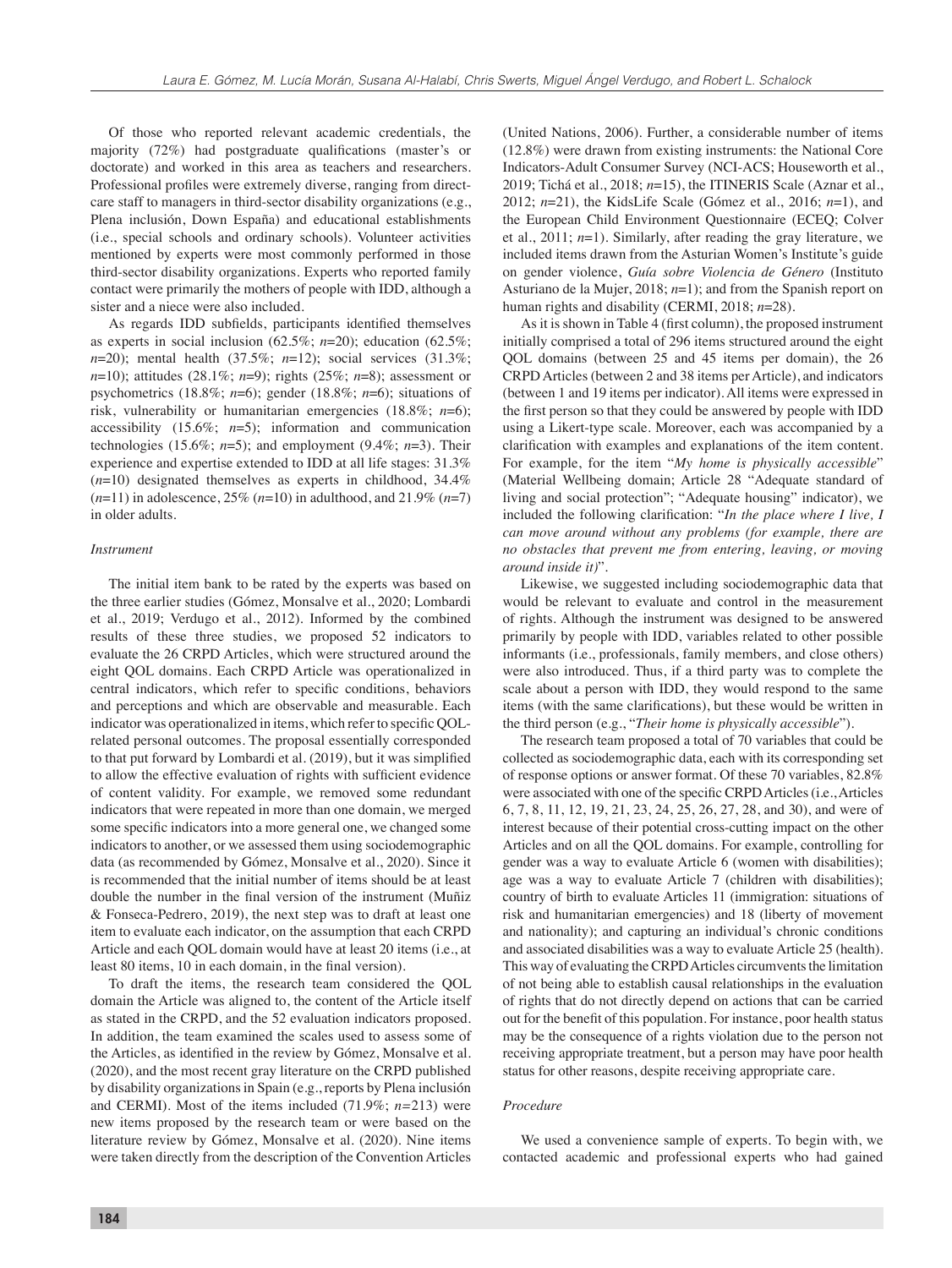recognition in Spain for their publications and contributions on the subject. These in turn were able to suggest other experts and relatives of people with IDD. At this first contact, experts were informed of the general aim of the study, the basic characteristics of the instrument being developed, and the tasks they would be asked to undertake. If they wished to collaborate, the experts clicked on a URL to a short survey in which they supplied contact information and details of their experience in IDD.

Experts who expressed an interest in taking part were then recontacted by the research team, this time with specific instructions for carrying out the task. They were emailed detailed instructions along with an Excel workbook made up of nine worksheets (or tabs) corresponding to the nine sections of the instrument: a sociodemographic data section and eight QOL domains. Confidentiality was ensured by keeping the responses anonymous.

For the "sociodemographic data" section, experts were reminded that there could be three types of respondents (i.e., people with IDD, family members, or professionals). Some data were therefore conditioned by (i.e., they would only appear depending on) the type of respondent. In this first worksheet, there was a column specifying the variable to be collected and then another indicating how it was to be measured (the response options). The experts' task was to rate the suitability or relevance of the variable and its operationalization (i.e., the suitability of collecting a particular piece of data and how it was to be collected). They were given a scale with four options (1=*not at all suitable*, 2=*somewhat suitable*, 3=*quite suitable*; 4=*highly suitable*). In addition, if they felt that the variable or the way it was collected was not suitable or could be improved, they were asked to give a brief explanation in the next column (i.e., "Comments/suggestions"). They were also able to use these cells to suggest other personal data they considered relevant but that were not already collected.

The next eight sheets in the Excel workbook presented the items structured around the eight QOL domains (one QOL domain on each worksheet/tab). The first column of each worksheet (i.e., QOL domain) showed the number of the Convention Article being evaluated. The second column gave the title of the Article in question; the third provided a summary of the Article content. The fourth column listed the indicators proposed for evaluating each CRPD Article. Thus, each QOL domain could be evaluated by one or more Convention Articles, and each Convention Article could be evaluated by one or more indicators. The fifth column presented the proposed items; the sixth, the accompanying clarifications to facilitate understanding of the item content.

Across the eight worksheets, experts were asked to (a) rate the *suitability*, *importance*, and *clarity* of the items on a 4-point scale, where 1=*not at all*, if they felt the item was not at all suitable for evaluating that particular indicator or Convention Article (suitability), was not important for evaluating that particular indicator or Convention Article (importance), or was unclear or not understood (clarity); 2=*not very*, if they felt the item was not very suitable, not very important, or not very clear; 3=*very* if they considered the item to be very suitable, very important, or very clear; and 4=*absolutely*, if they considered the item to be totally suitable, absolutely important, or perfectly understood; and (b) to rate the *usefulness of the clarifications* included to facilitate understanding of the items. In this case, a 5-point scale was used: 1=*not at all*, if the clarification did nothing to facilitate understanding of the item; 2=*not very*, if the clarification helped somewhat but not

enough to better understand the item;  $3=very$ , if the clarification helped enough to better understand the item; 4=*absolutely*, if the clarification provided all the necessary help to understand the item; and 5=*no clarification needed*, if they felt the item was so clear that no additional comments were required. Finally, each sheet included a column where the experts could leave comments and suggestions to improve the content and wording of the items and their corresponding clarifications. In this last column, the experts could also indicate if they thought that items assessed different Articles, indicators, or QOL domains.

The experts returned the completed task within 1 to 5 weeks of receipt. The average time to complete the task was first estimated at around 5 hours, but subsequently was placed at approximately 10 hours of work.

# *Data Analysis*

To provide evidence of the instrument's content validity based on the judgment of the experts, both qualitative and quantitative analysis methods were used.

The qualitative element involved a depth analysis of the comments and suggestions put forward by the 32 experts for each of the items and sociodemographic variables, with a view to improving the wording of the items, making the clarifications more useful, and checking whether the items would be better placed in indicators, Articles, or QOL domains other than those they were initially assigned to by the research team. In this sense, it was taken into account if several experts coincided in their suggestions.

Quantitative analyses were based on the following: (a) *descriptive analysis* (i.e., mean, standard deviation); (b) *percentage agreement* (i.e., the number of experts who gave scores of 3, 4, or 5 to the items, divided by the total number of experts, and multiplied by 100); and, for the "importance" criterion, (c) the research team calculated the *Content Validity Ratio* (CVR) of the items (i.e., the number of experts who gave scores of 3, 4, or 5 to the items, minus half the total number of participating experts, then divided by half the total number of participating experts) and the *Content Validity Index* (CVI=the mean of the CVR values of the retained items) of the eight domains and the instrument as a whole.

The CVI proposed by Lawshe (1975) assumes that any item considered essential by more than half of the panelists has some degree of content validity; the higher the number of panelists who perceive the item as essential, the greater the degree of content validity. Thus, the CVI is usually interpreted directly as having a value that can range from -1 to +1, but it must exceed .80 for the set of items to be defined as relevant. Adopting a less stringent perspective, Lawshe himself produced a table showing the values obtained in this index and the number of experts used; the minimum recommended values (at a confidence level of 95%) were between .33 and .31 for a panel of 30 to 35 experts.

Finally, the research team computed the Fleiss (1981) kappa (*κ*), which measures the level of agreement among two or more raters for data on a nominal or ordinal scale while controlling for the effect of chance. This  $x$  coefficient can also range from -1 to +1. The closer the statistic is to  $+1$ , the greater the degree of inter-rater agreement; the closer to -1, the greater the degree of disagreement. A value of *κ=*0 means that the agreement observed is no better than what would be obtained by chance. According to Fleiss, values below .40 are considered "poor", values from .40 to .75 are interpreted as "good", and values above .75 are rated as "excellent".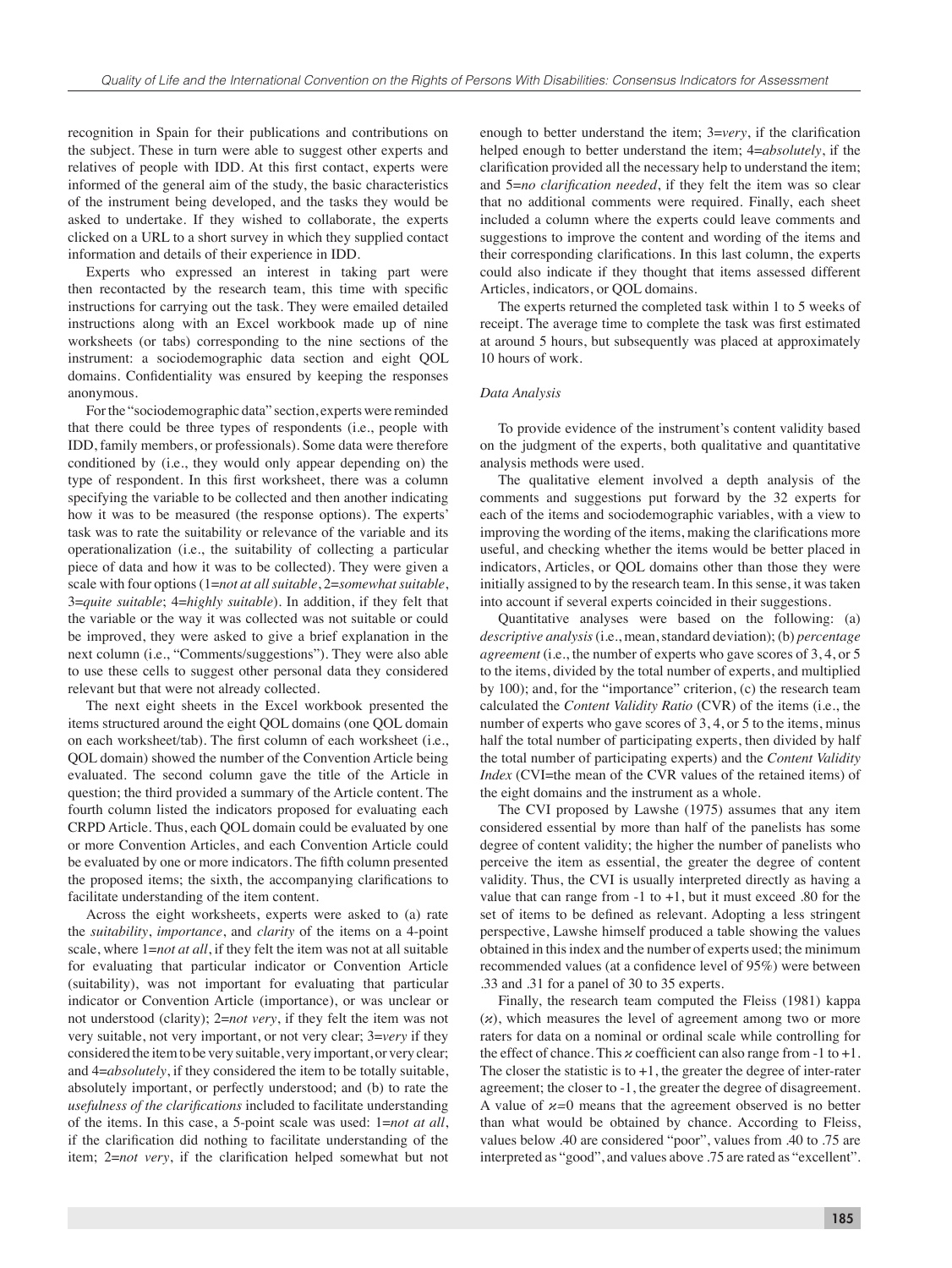To perform this computation, we used Randolph's (2008) software, collapsing the response options "3=*very*" and "4=*absolutely*" to signify agreement on the high level of suitability, importance, and clarity of the item, as well as on the usefulness of the clarification (in this case, the response "5=*no clarification needed*" was also added). Conversely, we collapsed response options "1=*not at all*" and "2=*not very*" to denote agreement among raters on the lack of suitability, importance, and clarity of the item, or on the limited usefulness of the clarification.

# Results

# *Descriptive Analysis of the Proposed Variables and Items*

First, we analyzed the suitability of the 70 variables collected as sociodemographic data and their response options. While the scores given by the experts were taken into account, the selection of these variables was not based on a quantitative criterion (i.e., cutoff point for percentage agreement, mean, or standard deviation), but on the qualitative analysis of their comments. The descriptive analysis was essentially used to highlight items that required changes in how the variable was collected (particularly in the response options), although it also served to eliminate 10 variables that the majority of raters agreed were irrelevant or unsuitable for collection (e.g., sexual orientation, gender identity, or ethnic origin of the person with disability; legal or illegal immigration status; language spoken at home). A total of 60 variables were thus retained for the pilot instrument. They referred to the three types of informants: professionals (e.g., gender, frequency of contact with the person, position, employer), family members (e.g., gender, frequency of contact with the person, relationship to the person), and the person with disability (e.g., identification code). Table 1 presents the sociodemographic data that were judged valid, organized according to their relationship to the Convention Articles (all refer to the person with disability).

Next, we carried out descriptive analysis on the items proposed by QOL domain. Table 2 shows that the mean ratings of the items by domain were generally high: means for suitability, importance, clarity, and usefulness were above 3 (*very*); and there was limited dispersion across the scores (standard deviations were below 1 in most cases). The highest mean scores were observed for the importance of the items (*M*=3.58) and for the Rights domain (*M*=3.62), while the lowest were recorded for the clarity of the items (*M*=3.38) and for the Personal Development domain (*M*=3.43). Similarly, there was a high level of agreement among the experts on the importance and suitability of the items (with average agreement percentages above 91%). The CVR ranged from .75 to 1 and the CVI ranged from .85 (Personal Development, Self-Determination, and Social Inclusion) to .88 (Interpersonal Relationships, Rights, and Material Wellbeing).

# *Item Selection*

The next step was to set the criteria for items to be eliminated from the bank. Items that obtained the following results for suitability and importance were deemed not relevant and were

|            |                                                                                         | Table 1<br>Organization of valid sociodemographic variables by relationship to CRPD Articles                                                                                                                                                                                                                                                                                                                  |
|------------|-----------------------------------------------------------------------------------------|---------------------------------------------------------------------------------------------------------------------------------------------------------------------------------------------------------------------------------------------------------------------------------------------------------------------------------------------------------------------------------------------------------------|
| Art.       | <b>Article title</b>                                                                    | <b>Valid variables</b>                                                                                                                                                                                                                                                                                                                                                                                        |
| 6          | Women with disabilities                                                                 | Gender                                                                                                                                                                                                                                                                                                                                                                                                        |
| 7          | Children with disabilities                                                              | Date of birth                                                                                                                                                                                                                                                                                                                                                                                                 |
| 11 &<br>18 | Situations of risk and humanitarian emergencies; Liberty of<br>movement and nationality | Country of birth and autonomous community (or city) of residence                                                                                                                                                                                                                                                                                                                                              |
| 19         | Living independently and being included in the community                                | Type of residence, home ownership, cohabitants, and area of residence                                                                                                                                                                                                                                                                                                                                         |
| 12         | Supported decision-making / legal guardian                                              | Legal capacity                                                                                                                                                                                                                                                                                                                                                                                                |
| 8          | Awareness-raising                                                                       | Family involvement                                                                                                                                                                                                                                                                                                                                                                                            |
| 21         | Freedom of expression and opinion, and access to information                            | Communication and literacy                                                                                                                                                                                                                                                                                                                                                                                    |
| 23         | Respect for home and the family                                                         | Marital status of the person with disabilities                                                                                                                                                                                                                                                                                                                                                                |
| 24         | Education                                                                               | Education level, type of schooling, and type of educational establishment                                                                                                                                                                                                                                                                                                                                     |
| 25         | Health                                                                                  | Chronic health conditions, disabilities, IDD diagnosis, level of functioning, degree of mobility, psychological<br>disorders and taking medication, type of medication                                                                                                                                                                                                                                        |
| 26         | Habilitation and rehabilitation                                                         | Centers where receiving supports and services                                                                                                                                                                                                                                                                                                                                                                 |
| 27         | Work and employment                                                                     | Employment status and work environment                                                                                                                                                                                                                                                                                                                                                                        |
| 28         | Adequate standard of living and social protection                                       | Disability benefits, individual's income level, family unit income level                                                                                                                                                                                                                                                                                                                                      |
| 28         | Adequate standard of living and social protection                                       | Certificate of disability, recognized degree of disability, recognized level of dependency                                                                                                                                                                                                                                                                                                                    |
| 26         | Habilitation and rehabilitation                                                         | Recent application of the Supports Intensity Scale, type of support needed, Support Needs Index score, recent QOL<br>assessment, specify Quality of Life Scale, Quality of Life Index, emotional wellbeing score, physical wellbeing<br>score, material wellbeing score, personal development score, interpersonal relationships score, self-determination<br>score, social inclusion score, and rights score |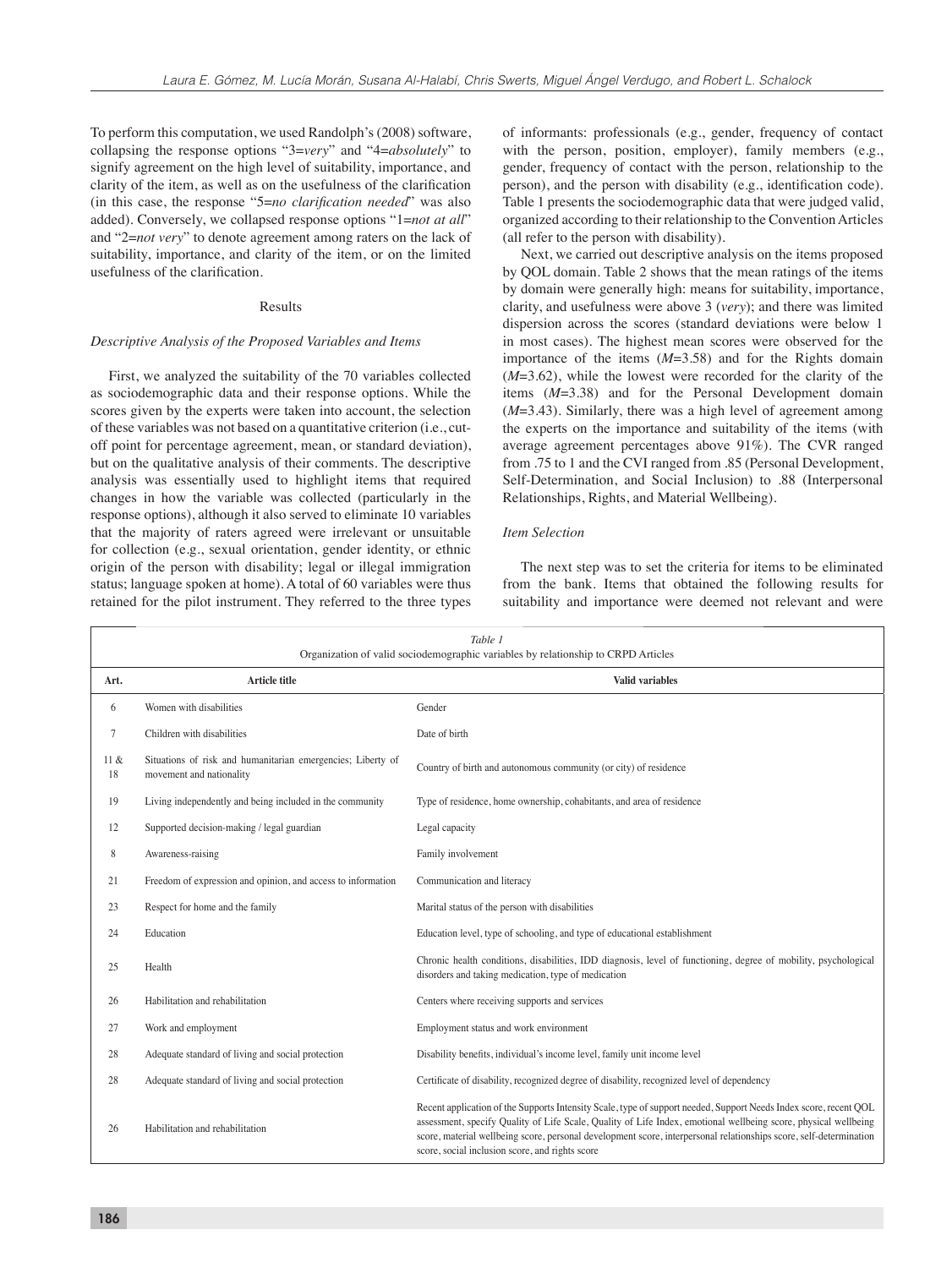|                |            | Suitability of item |           |            | Importance of item |      |           |            | <b>Clarity of item</b> |           | <b>Usefulness of clarification</b> |      |           |      |
|----------------|------------|---------------------|-----------|------------|--------------------|------|-----------|------------|------------------------|-----------|------------------------------------|------|-----------|------|
|                | $%$ Agree. | M                   | <b>SD</b> | <b>CVI</b> | $%$ Agree.         | M    | <b>SD</b> | $%$ Agree. | M                      | <b>SD</b> | $%$ Agree.                         | M    | <b>SD</b> | M    |
| PD             | 90.71      | 3.55                | 0.69      | .85        | 92.52              | 3.57 | 0.64      | 81.58      | 3.29                   | 0.80      | 77.55                              | 3.32 | 0.96      | 3.43 |
| <b>SD</b>      | 92.36      | 3.53                | 0.65      | .85        | 92.71              | 3.52 | 0.63      | 90.14      | 3.41                   | 0.69      | 87.29                              | 3.66 | 0.93      | 3.53 |
| <b>IR</b>      | 93.75      | 3.62                | 0.61      | .88        | 94.13              | 3.63 | 0.58      | 89.13      | 3.39                   | 0.68      | 85.63                              | 3.55 | 0.84      | 3.54 |
| SI             | 90.79      | 3.57                | 0.67      | .85        | 92.55              | 3.59 | 0.63      | 91.99      | 3.41                   | 0.66      | 83.89                              | 3.43 | 0.89      | 3.50 |
| RI             | 90.78      | 3.60                | 0.68      | .88        | 94.05              | 3.65 | 0.62      | 89.02      | 3.42                   | 0.71      | 86.81                              | 3.82 | 1.06      | 3.62 |
| EW             | 87.03      | 3.49                | 0.72      | .83        | 91.29              | 3.57 | 0.64      | 87.41      | 3.33                   | 0.72      | 89.68                              | 3.55 | 0.76      | 3.49 |
| PW             | 90.71      | 3.53                | 0.71      | .87        | 93.40              | 3.56 | 0.66      | 87.76      | 3.34                   | 0.74      | 86.81                              | 3.49 | 0.87      | 3.48 |
| <b>MW</b>      | 92.31      | 3.55                | 0.65      | .88        | 93.83              | 3.55 | 0.63      | 92.23      | 3.43                   | 0.67      | 91.19                              | 3.57 | 0.80      | 3.52 |
| $M_{\rm crit}$ | 91.05      | 3.55                | 0.67      | .86        | 93.06              | 3.58 | 0.63      | 88.66      | 3.38                   | 0.71      | 86.11                              | 3.55 | 0.89      |      |

removed: (a) a mean of less than 3; (b) a standard deviation greater than or equal to 1; (c) a percentage agreement below  $80\%$ ; or (d) a CVI less than or equal to .58. Analysis of both the clarity of the item and the usefulness of the accompanying clarification was for information purposes only (i.e., results were not used to eliminate items, since the wording could be improved in later phases of the research, using the qualitative comments of the experts and through the adaptation and validation of the items in easy-read format). As shown in Table 3, 29 items were eliminated, most of them as a result of the percentage agreement criterion. The Rights domain had the greatest number of items removed, while all items in the Interpersonal Relationships domain were deemed relevant.

The next step involved a thorough review of the items rated as valid (*N*=267) to select those that, in the opinion of the experts, best reflected the QOL domains, the Convention Articles, and the proposed indicators. The research team took into account the scores given by the experts, their qualitative comments, and the content of the items (rejecting the least clear, most ambiguous, or redundant items). At this stage, the team sought to select items with (a) high means; (b) low standard deviations; (c) high percentage agreements; and (d) high CVI scores. It was also decided that (a) each indicator should be evaluated by at least one item; (b) each Convention Article should be evaluated by a minimum of two items; and (c) each QOL domain should have between 10 and 25 items.

At the end of this process, 153 items were retained and there were some changes to the initial proposed organization of the instrument. Changes worthy of note include the following: (a) refining the wording of 76 items (thereby improving their clarity) and clarifications (thereby enhancing their usefulness) by incorporating the experts' suggestions (e.g., changing the word "community" to "neighborhood", and in the clarification explaining that we mean the place where the person lives); (b) eliminating items (and consequently Convention Articles) because their content was not directly related to actions that can be implemented to improve rights, but rather they reflect conditions that can have a crosscutting influence on all rights, are taken as given, and cannot be manipulated or changed from the microsystem or mesosystem level: Articles 6 (women with disabilities), 7 (children with disabilities), 11 (situations of risk and humanitarian emergencies), 18 (liberty of movement and nationality), and 25 (health); (c) reassigning six items to different Articles within the Social Inclusion domain

|                                   |                     |                                                                           |                          |                          |                           |                          | Table 3                  | Nonvalid items by criteria and domain |                          |                                 |                                    |              |                          |               |
|-----------------------------------|---------------------|---------------------------------------------------------------------------|--------------------------|--------------------------|---------------------------|--------------------------|--------------------------|---------------------------------------|--------------------------|---------------------------------|------------------------------------|--------------|--------------------------|---------------|
|                                   | Suitability of item |                                                                           |                          |                          | <b>Importance of item</b> |                          |                          |                                       | <b>Clarity of item</b>   |                                 | <b>Usefulness of clarification</b> |              |                          |               |
|                                   | % Agree.            | M                                                                         | SD                       | <b>CVR</b>               | $%$ Agree.                | M                        | <b>SD</b>                | $%$ Agree.                            | M                        | <b>SD</b>                       | % Agree.                           | M            | SD                       | N<br>Nonvalid |
| PD                                | 3                   |                                                                           |                          | $\overline{2}$           | $\overline{2}$            |                          | $\overline{\phantom{0}}$ | 10                                    | $\overline{2}$           | $\overline{2}$                  | 17                                 | 6            | 14                       | 3             |
| <b>SD</b>                         | 3                   | $\overline{\phantom{a}}$                                                  | $\qquad \qquad =$        | $\overline{4}$           | $\overline{4}$            | $\qquad \qquad -$        | -                        | $\overline{ }$                        | $\overline{\phantom{0}}$ | $\hspace{0.1in} \hspace{0.1in}$ | 6                                  |              | 13                       | 4             |
| $\ensuremath{\mathsf{IR}}\xspace$ |                     |                                                                           |                          |                          |                           |                          |                          | 3                                     |                          | $\qquad \qquad =$               | $\overline{ }$                     | -            | 5                        | $\mathbf{0}$  |
| SI                                | $\overline{4}$      |                                                                           | $\overline{\phantom{a}}$ | 2                        | $\overline{2}$            |                          | $\overline{\phantom{a}}$ |                                       |                          | $\overline{\phantom{a}}$        | 12                                 | $\mathbf{1}$ | 11                       | 4             |
| RI                                | $\overline{ }$      | $\overline{\phantom{0}}$                                                  | $\overline{4}$           |                          |                           | $\overline{\phantom{0}}$ | $\overline{\phantom{0}}$ | 6                                     |                          | $\hspace{0.1in} \hspace{0.1in}$ |                                    | -            | 22                       |               |
| EW                                | 5                   | 3                                                                         |                          | 3                        | 3                         | $\overline{2}$           |                          | 6                                     | $\overline{c}$           |                                 | $\sim$                             |              | 3                        |               |
| PW                                | 3                   |                                                                           |                          |                          |                           |                          |                          | 6                                     |                          | $\overline{\phantom{a}}$        |                                    |              | 5                        | 4             |
| <b>MW</b>                         | $\overline{2}$      | $\hspace{1.0cm} \rule{1.5cm}{0.15cm} \hspace{1.0cm} \rule{1.5cm}{0.15cm}$ | $\overline{\phantom{a}}$ | $\overline{\phantom{a}}$ | $\overline{\phantom{m}}$  | -                        | -                        |                                       | $\overline{\phantom{0}}$ | $\hspace{0.1in} \hspace{0.1in}$ |                                    | -            | $\overline{\phantom{0}}$ | <sup>1</sup>  |
| $\boldsymbol{N}$                  | 27                  | 5                                                                         | 6                        | 13                       | 13                        | $\overline{4}$           |                          | 40                                    | 8                        | 3                               | 55                                 | 10           | 73                       | 29            |

*Note*: PD=Personal Development; SD=Self-Determination; IR=Interpersonal Relationships; SI=Social Inclusion; RI=Rights; EW=Emotional Wellbeing; PW=Physical Wellbeing; MW=Material Wellbeing; CVR=Content Validity Ratio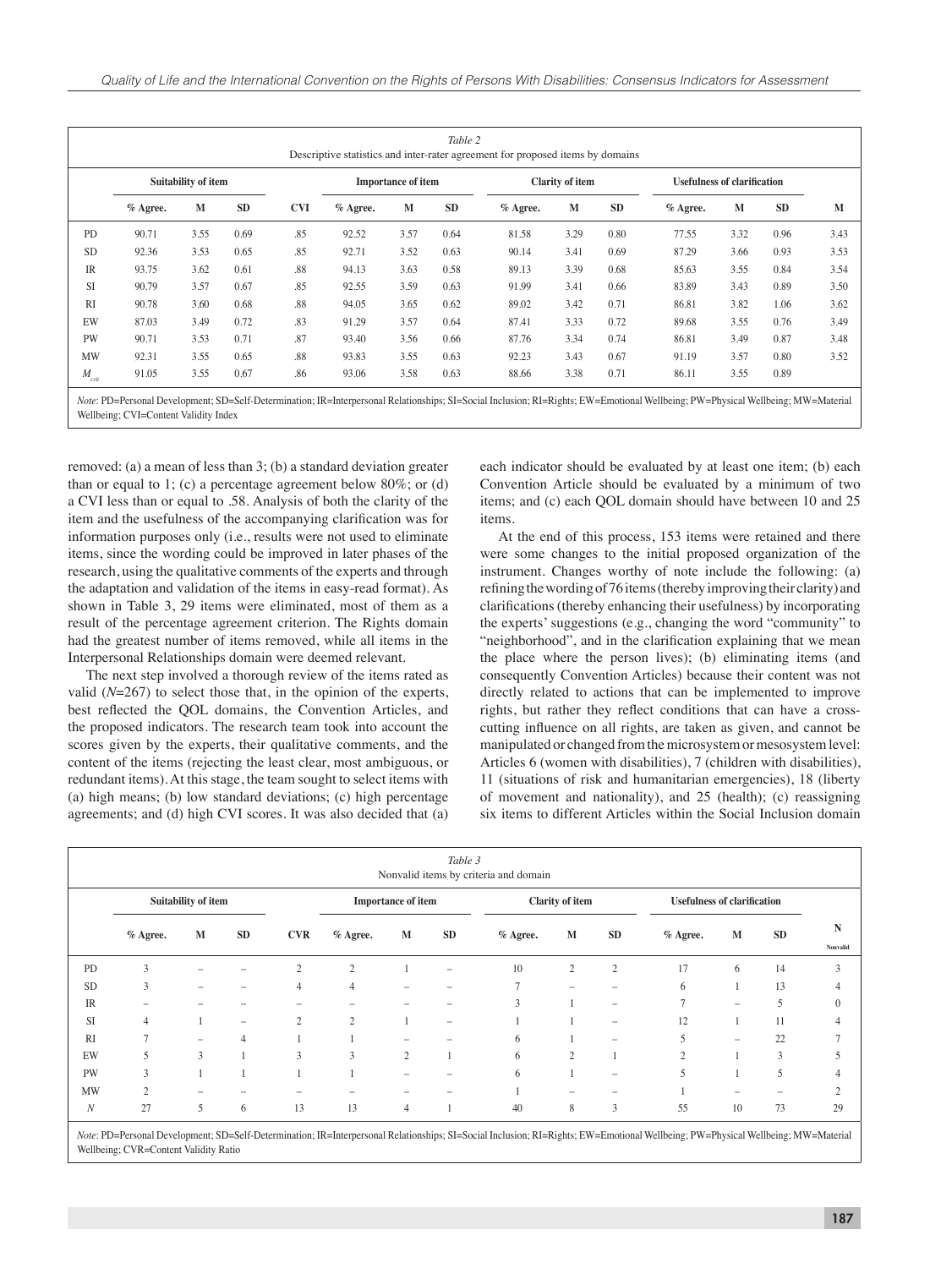(i.e., items initially assigned to Article 18 "liberty of movement and nationality" under "physical access to streets, transportation, and community" were moved to Article 9 "accessibility"); and (d) reassigning two valid items from the Physical Wellbeing domain to the Rights domain because, although they referred to medical interventions (e.g., "*I have undergone medical interventions without having given my consent. For example: operations, forced sterilization, abortions…"),* the experts' comments suggested that they fitted better with Article 15 (i.e., freedom from torture or cruel, inhuman or degrading treatment or punishment).

The 153 items were distributed across the eight QOL domains, 21 Articles, and 41 indicators (Table 4). The QOL domains comprised an average of 19 items: Physical Wellbeing was the domain with the least number of items (*n*=14); Self-Determination had the most  $(n=25)$ . Most of the items considered valid (73.8%;  $n=113$ ) were new items proposed by the research team based on the literature review by Gómez, Monsalve et al. (2020). The other items deemed valid were as follows: 15 items inspired by the Spanish report on human rights and disability (CERMI, 2018); 11 items drawn from the ITINERIS Scale (Aznar et al., 2012); six items taken from the wording of the CRPD Articles (United Nations, 2006); six items from the NCI-ACS (Houseworth et al., 2019; Tichá et al., 2018); one item from the KidsLife Scale (Gómez et al., 2016); and one item from the ECEQ (Colver et al., 2011).

# *Descriptive Analysis and Inter-Rater Agreement Analysis for Selected Items*

The experts' ratings were highest for the selected items in the Rights domain (*M=*3.71), while they were lowest for the items in the Personal Development domain *(M=*3.51). The mean inter-rater percentage agreement was above  $95\%$  and the mean  $\alpha$  coefficient was over .40 in all cases (Table 5). In fact, agreement based on this coefficient was excellent in all QOL domains for the criteria of item suitability and importance, with the exception of the suitability of the Emotional Wellbeing items, whose mean κ value (*κ*=.73) was just below the threshold for this classification  $(x=0.75)$ . The lowest agreement, but adequate, was that observed in the criterion of usefulness of clarifications  $(k=0.60)$ , as well as that observed in the clarity of the items in personal development (*k*=.47).

# Discussion

Monitoring the effective implementation of the CRPD for people with IDD is a clear and critical priority in many countries. This study proposed a specific pool of items as the starting point for the construction of an instrument that demonstrates sufficient levels of validity and reliability.

The set of sociodemographic variables and the item bank validated in this study could constitute the pilot version of a CRPD assessment instrument with the following essential characteristics: (a) it is based on a sound conceptual framework, namely QOL; (b) it contains an adequate number of items related to the 26 CRPD Articles and the eight QOL domains; (c) it demonstrates sufficient evidence of content validity; (d) it is aimed at people with IDD of any age, although respondents may also be family members or close others and professionals; and (e) it is administered through a web application that adjusts the wording of the items to the type of informant (e.g., first person if the person with IDD is responding and third person if a professional or close other is responding) and

adapts the presentation of the items according to the responses of the participants (e.g., children under 18 will not see items related to employment).

This study proposes the indicators and items that would serve to operationalize the CRPD Articles, and in addition it provides sufficient and relevant content-based evidence. In particular, it demonstrates the relevance of the controlling demographic variables as well as the suitability and importance of the retained items. While there is also evidence pointing to the clarity of the items and the usefulness of the accompanying clarifications (suggesting they could be applied in their current form), given the emphasis of the CRPD and the growing interest in inclusive research (Gómez et al., 2021a), the next step in our investigation would be to adapt the instrument to easy-read format and to have it validated by people with IDD. In other words, the population directly concerned by the instrument would validate the wording of the items, the clarifications, and the instructions for administration. This step would provide further evidence of the instrument's content validity. More importantly, people with IDD would be contributing to the process of developing and validating the instrument by collaborating in research tasks, thus allowing us to evaluate the usefulness of the tool by its intended users. In this way, as recommended by Gómez et al. (2021a, 2021b), the tool will enable not only an outcome-focused and principle-focused evaluation, but also a utilization-focused one.

It is important to highlight the four key strengths of this study. First, the initial proposal of items and sociodemographic variables was based on three earlier publications, which means that there was already evidence of content validity. The second strength relates to the size of the expert group, which was double or triple the size used in studies with similar characteristics (Fernández et al., 2018; Gómez et al., 2015; Swerts et al., 2021; Vicente et al., 2019); moreover, our experts showed a high degree of heterogeneity and level of expertise. Their participation, in conjunction with the close collaboration of people with IDD, confirms that the pilot version of the tool proposed in this research is suitable and useful for the main stakeholders to whom it is addressed. Third, the tool offers a triple view on how the same person's rights are realized—the view of the person with IDD, that of a relative or close other (natural support), and that of a professional (professional support)—allowing the agreements and disagreements among the three perspectives to be analyzed (e.g., Balboni et al., 2013). Finally, it also includes variables that may influence the exercise or violation of specific CRPD Articles and the QOL of people with IDD (e.g., gender, age, level of support needs).

Our study is not without limitations. Among these, we should point out that we used a convenience sample of experts, although we tried to correct this issue to some extent by employing a snowball strategy (i.e., once an initial group of experts was identified, they had the opportunity to suggest other participants). In addition, there may be a risk of bias due to the fact that the items were already assigned to the indicators, Articles and QOL domains. Given the existing previous studies and the large number of items and variables to be assessed, we did not use a "matching task", but a "rating scale approach" (Sireci & Faulkner-Bond, 2014). Lastly, the final number of items and sociodemographic variables may appear quite high, especially given that they will be completed by people with IDD. However, it should be remembered that this is a pilot version and that a large number of items will likely be eliminated in subsequent validation studies. In an attempt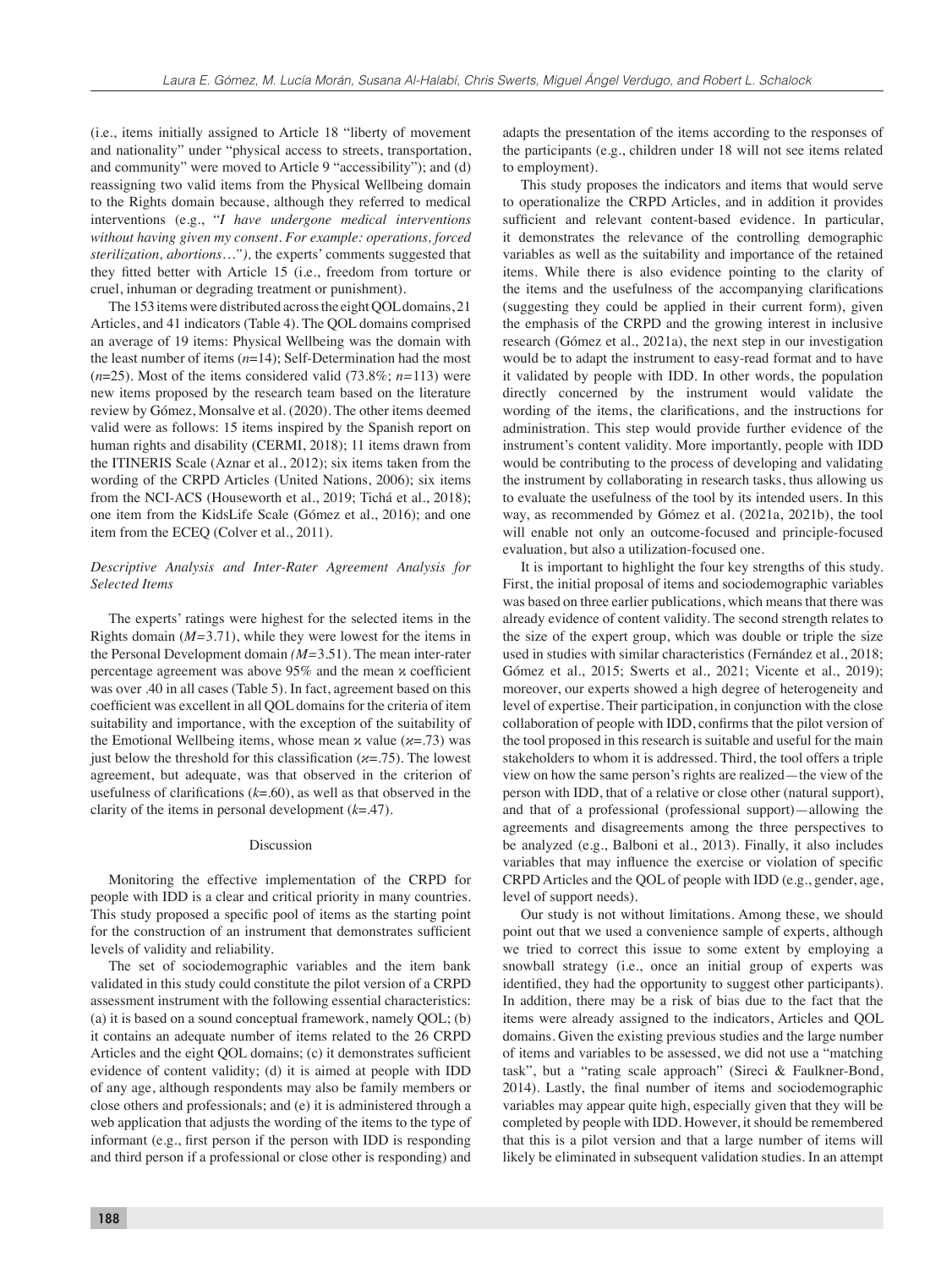|                                              |                                                                                        | Table 4<br>Organization of instrument items following expert consultation                                                                                              |                                                                                                                                                                                                                                                                                                                 |                                                 |                               |                         |
|----------------------------------------------|----------------------------------------------------------------------------------------|------------------------------------------------------------------------------------------------------------------------------------------------------------------------|-----------------------------------------------------------------------------------------------------------------------------------------------------------------------------------------------------------------------------------------------------------------------------------------------------------------|-------------------------------------------------|-------------------------------|-------------------------|
|                                              |                                                                                        |                                                                                                                                                                        |                                                                                                                                                                                                                                                                                                                 |                                                 | <b>Final instrument</b>       |                         |
| Domain<br>(n items in initial<br>instrument) | <b>CRPD</b> Articles<br>(Verdugo et al., 2012)                                         | <b>Indicators based on</b><br>Lombardi et al. (2019)                                                                                                                   | Proposed changes to indicators                                                                                                                                                                                                                                                                                  | n items<br>by<br>indicator                      | N items<br>by CRPD<br>Article | N items<br>by<br>domain |
| Personal Development<br>$(n=38)$             | 24 (education)                                                                         | 1. Educational setting<br>2. Involvement in an educational program<br>3. Lifelong learning<br>4. Personal skills<br>5. Supports for personal growth and development    | "Education level" indicator assessed through<br>sociodemographic data                                                                                                                                                                                                                                           | 3<br>4<br>$\overline{4}$<br>4<br>3              | 17                            | 17                      |
| Self-Determination                           | 14 (liberty and security of person)                                                    | 6. Freedom of movement<br>7. Freedom of choice<br>8. Personal autonomy<br>9. Personal control<br>10. Realizing personal goals                                          | "Safe and secure environment" indicator moved to<br>Art. 16 (EW)                                                                                                                                                                                                                                                | 3<br>3<br>4<br>3<br>1                           | 14                            | 25                      |
| $(n=45)$                                     | 21 (freedom of expression and opinion)                                                 | 11. Access to information<br>12. Level of understanding the information<br>13. Using information<br>14. Opportunities to express opinion                               |                                                                                                                                                                                                                                                                                                                 | $\begin{array}{c} 2 \\ 5 \\ 2 \\ 2 \end{array}$ | 11                            |                         |
| Interpersonal<br>Relationships<br>$(n=25)$   | 23 (respect for home and the family)                                                   | 15. Right to set up their own family<br>16. Right to be a parent<br>17. Dating people of own choice                                                                    | Art. 30 of this domain eliminated because already<br>included in SI<br>"Sexual orientation" indicator eliminated                                                                                                                                                                                                | 5<br>$\overline{4}$<br>$\tau$                   | 16                            | 16                      |
|                                              | 8 (awareness-raising)                                                                  | 18. Acts of awareness to increase social inclusion                                                                                                                     |                                                                                                                                                                                                                                                                                                                 | $\mathfrak{2}$                                  | $\overline{c}$                |                         |
|                                              | 9 (accessibility)                                                                      | 19. Accessibility in streets, transportation, and<br>community buildings                                                                                               | Art. 18 indicators (physical access to streets,<br>transportation, and community) moved to Art. 9<br>"Presence in cultural, recreational, and leisure events"<br>eliminated                                                                                                                                     | $\overline{7}$                                  | 7                             |                         |
|                                              | 19 (living independently and being<br>included in the community)                       | 20. Living in a home with minimum intrusion from<br>others                                                                                                             | "Home ownership" and "rental contract" indicators<br>assessed through sociodemographic data                                                                                                                                                                                                                     | $\overline{c}$                                  | $\overline{c}$                |                         |
| Social Inclusion                             |                                                                                        | 21. Ways to be mobile                                                                                                                                                  |                                                                                                                                                                                                                                                                                                                 | $\mathfrak{2}$                                  |                               |                         |
| $(n=39)$                                     | 20 (personal mobility)                                                                 | 22. Opportunity to travel                                                                                                                                              | "Way to transport across environments" and "way to be<br>personally mobile" merged<br>"Opportunity to travel" indicator included (previously<br>in Art. 30)                                                                                                                                                     | $\mathbf{1}$                                    | 3                             | 23                      |
|                                              |                                                                                        | 23. Voting                                                                                                                                                             |                                                                                                                                                                                                                                                                                                                 | $\overline{c}$                                  |                               |                         |
|                                              | 29 (participation in political and<br>public life)                                     | 24. Participation in groups, boards/committees, and                                                                                                                    | Two indicators merged<br>"Voting" indicator added                                                                                                                                                                                                                                                               | $\overline{c}$                                  | 4                             |                         |
|                                              | 30 (participation in cultural life)                                                    | public office<br>25. Participation in cultural events (e.g., concerts,<br>theaters, movies, museums), and in recreational or<br>leisure events (e.g., hobbies, sports) | Various indicators previously in Art. 30 in IR merged                                                                                                                                                                                                                                                           | 5                                               | 5                             |                         |
|                                              | 5 (equality and non-discrimination)                                                    | 26. Non-discrimination                                                                                                                                                 | Four indicators already assessed in other Articles<br>eliminated: "presence in the community" and<br>"participation in community activities" (Art. 30; SI),<br>"competitive employment" (Art. 27; MW), "dating and<br>intimacy with people of own choice" (Art. 23; IR)<br>"Non-discrimination" indicator added | 3                                               | 3                             |                         |
|                                              | 10 (right to life)                                                                     | 27. Making choices about end-of-life decisions                                                                                                                         | "Making choices about contraception" indicator<br>eliminated<br>"Access to legal services" and "receives due process"                                                                                                                                                                                           | 3                                               | 3<br>$\overline{4}$           |                         |
| Rights<br>$(n=41)$                           | 12 (equal recognition as persons before<br>the law)                                    | 28. Legal competence (supported decision-making)                                                                                                                       | eliminated because already covered in Art. 13 (RI)<br>Legal competence supplemented with "supported<br>decision-making<br>Also assessed through sociodemographic data                                                                                                                                           | 4                                               |                               | 21                      |
|                                              | 13 (access to justice)                                                                 | 29. Accommodations in the defense of rights, the<br>judicial and penitentiary system                                                                                   | Indicators ("defense attorney"; "participation in one's<br>defense"; "adjudication by a magistrate, judge or jury";<br>"fair sentence"; "understanding the charges") merged<br>into one indicator                                                                                                               | 3                                               | 3                             |                         |
|                                              | 15 (freedom from torture or cruel,<br>inhuman or degrading treatment or<br>punishment) | 30. Personal injuries caused by others                                                                                                                                 | "If guilty, the punishment received is commensurate to<br>that received by others" indicator eliminated                                                                                                                                                                                                         | $\overline{4}$                                  | $\overline{4}$                |                         |
|                                              | 22 (respect for privacy)                                                               | 31. Control over personal areas<br>32. Confidentiality of information                                                                                                  | "Personal access to communication" changed to<br>confidentiality                                                                                                                                                                                                                                                | $\overline{c}$                                  | $\overline{c}$                |                         |
|                                              | 16 (freedom from exploitation, violence                                                | 33. Living in a safe environment (i.e., not being abused                                                                                                               | Three indicators merged                                                                                                                                                                                                                                                                                         | 8                                               | 8                             |                         |
| <b>Emotional Wellbeing</b><br>$(n=33)$       | and abuse)<br>17 (protecting the integrity of the<br>person)                           | by others)<br>34. Experiencing respect and dignity                                                                                                                     | Two "experiencing equality" indicators merged and<br>included in Art. 5 (RI)                                                                                                                                                                                                                                    | 10                                              | 10                            | 18                      |
| Physical Wellbeing<br>$(n=36)$               | 26 (habilitation and rehabilitation)                                                   | 35. Medical and emotional interventions if needed<br>36. Appropriate therapies                                                                                         | Also assessed through sociodemographic data                                                                                                                                                                                                                                                                     | 7<br>$\overline{7}$                             | 14                            | 14                      |
|                                              | 27 (work and employment)                                                               | 37. Paid employment<br>38. Job training programs                                                                                                                       | Also assessed through sociodemographic data                                                                                                                                                                                                                                                                     | 6<br>3                                          | 9                             |                         |
| Material Wellbeing<br>$(n=39)$               | 28 (adequate standard of living and                                                    | 39. Annual income covers basic expenses and allows for<br>discretionary spending                                                                                       | "Unemployment insurance" indicator eliminated                                                                                                                                                                                                                                                                   | $\overline{4}$                                  |                               | 19                      |
|                                              | social protection)                                                                     | 40. Adequate housing<br>41. Public assistance                                                                                                                          | (assessed through sociodemographic data)                                                                                                                                                                                                                                                                        | 3<br>3                                          | 10                            |                         |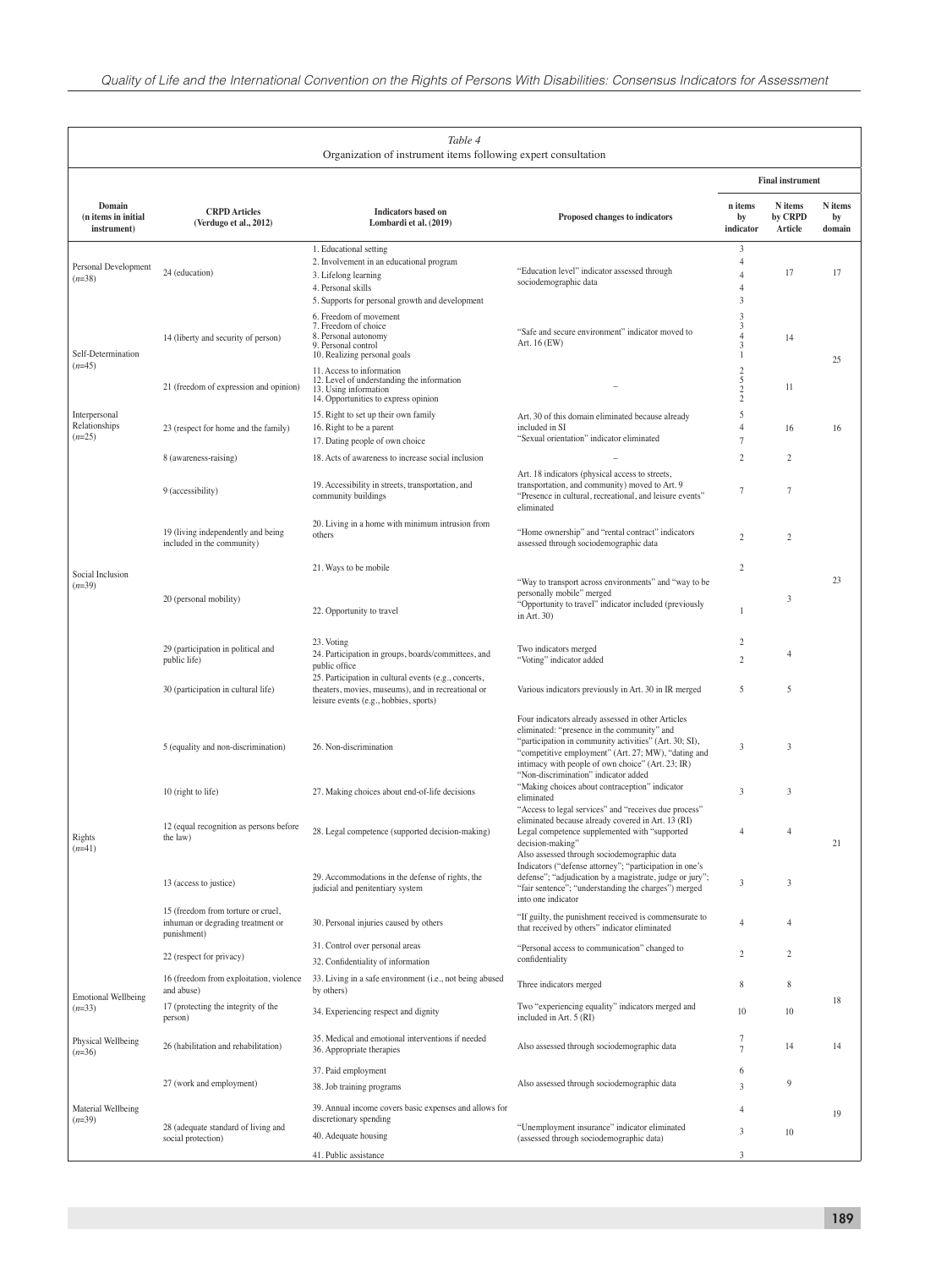| Table 5<br>Descriptive analysis and inter-rater agreement analysis for selected items |                     |      |           |     |            |                              |           |      |      |     |                        |       |      |           |     |                                       |           |      |      |     |            |       |
|---------------------------------------------------------------------------------------|---------------------|------|-----------|-----|------------|------------------------------|-----------|------|------|-----|------------------------|-------|------|-----------|-----|---------------------------------------|-----------|------|------|-----|------------|-------|
|                                                                                       | Suitability of item |      |           |     |            | <b>Importance of</b><br>item |           |      |      |     | <b>Clarity of item</b> |       |      |           |     | <b>Usefulness of</b><br>clarification |           |      |      |     |            |       |
| Dom                                                                                   | $%$ Ag. M           |      | <b>SD</b> | χ   | 95% CI     | CVI                          | $%$ Ag. M |      | SD   | κ   | 95% CI % Ag. M         |       |      | <b>SD</b> | х   | 95% CI                                | $%$ Ag. M |      | SD.  | χ   | 95% CI     | N     |
| PD                                                                                    | 95.40               | 3.68 | 0.58      | .83 | [.75, .90] | .92                          | 96.14     | 3.66 | 0.57 | .85 | [.80, .91]             | 84.19 | 3.34 | 0.77      | .47 | [0.38, 0.57]                          | 80.33     | 3.35 | 0.92 | .41 | [.29, .54] | 17    |
| <b>SD</b>                                                                             | 96.38               | 3.65 | 0.57      | .86 | [.81, .91] | .94                          | 97.13     | 3.65 | 0.55 | .89 | [.84, .94]             | 91.38 | 3.43 | 0.66      | .70 | [0.60, 0.79]                          | 89.38     | 3.67 | 0.86 | .63 | [.55, .71] | 25    |
| <b>IR</b>                                                                             | 95.70               | 3.66 | 0.55      | .84 | [.77, .91] | .91                          | 96.09     | 3.66 | 0.53 | .85 | 1.77, .931             | 92.58 | 3.45 | 0.64      | .72 | [0.65, 0.80]                          | 86.72     | 3.60 | 0.85 | .54 | [.44, .64] | 16    |
| <b>SI</b>                                                                             | 95.65               | 3.70 | 0.55      | .84 | [.77, .90] | .93                          | 96.47     | 3.70 | 0.53 | .86 | [.81, .92]             | 94.16 | 3.46 | 0.61      | .78 | [0.72, 0.85]                          | 83.42     | 3.42 | 0.88 | .47 | [.36, .58] | 25    |
| <b>RI</b>                                                                             | 95.24               | 3.71 | 0.58      | .82 | [.76, .88] | .95                          | 97.62     | 3.74 | 0.51 | .91 | [.87, .94]             | 92.41 | 3.49 | 0.65      | .73 | [0.63, 0.83]                          | 89.73     | 3.90 | 0.98 | .64 | [.54, .73] | 21    |
| EW                                                                                    | 92.71               | 3.63 | 0.63      | .73 | [.66, .80] | .91                          | 95.66     | 3.71 | 0.56 | .83 | [.77, .89]             | 91.67 | 3.41 | 0.67      | .70 | [0.61, 0.78]                          | 92.36     | 3.61 | 0.74 | .72 | 1.64, .791 | 18    |
| PW                                                                                    | 96.43               | 3.69 | 0.55      | .86 | [.79, .94] | .95                          | 97.54     | 3.72 | 0.52 | .90 | [.84, .97]             | 93.75 | 3.47 | 0.64      | .77 | [0.67, 0.87]                          | 90.18     | 3.57 | 0.82 | .65 | [.55, .74] | 14    |
| <b>MW</b>                                                                             | 96.71               | 3.67 | 0.53      | .87 | [.81, .93] | .95                          | 97.53     | 3.67 | 0.50 | .90 | [.85, .96]             | 93.91 | 3.49 | 0.61      | .77 | [0.69, 0.86]                          | 93.09     | 3.63 | 0.74 | .74 | [.67, .82] | 19    |
| M                                                                                     | 95.53               | 3.67 | 0.57      | .83 |            | .93                          | 96.77     | 3.69 | 0.53 | .87 |                        | 91.76 | 3.44 | 0.66      | .71 | [0.38, 0.57]                          | 88.15     | 3.59 | 0.85 | .60 |            | 19.13 |

Wellbeing; CVI=Content Validity Index

to overcome this limitation, the electronic tool to be used to administer the instrument will allow the data to be saved, meaning that the assessment can be completed over several sessions.

Despite these limitations, we believe that this proposal is an interesting starting point to develop and validate an instrument for assessing the rights set out in the CRPD for people with IDD. In this respect, the instrument will be pioneering in the international arena and relevant for both the scientific and applied fields. The value of this assessment tool lies in its potential to raise awareness about the rights enshrined in the CRPD; to design, implement, and evaluate the effectiveness of interventions and programs aimed at raising awareness about rights, exercising rights and upholding rights; and ultimately to improve the QOL of people with IDD. Future research

should focus on adapting and validating it in easy-read format; applying it to a broad sample of people with IDD, family members, and professionals; and providing evidence to validate the response process, the internal structure of the scale, and the relationship to other variables (Muñiz & Fonseca-Pedrero, 2019).

# Acknowledgments

We would like to thank the experts for their contribution to this project. This study was funded by the Minister of Science, Innovation and Universities, and the State Research Agency (PID2019-105737RB-I00/AEI/10.13039/501100011033).

## References

- Aznar, A., González, D., & Olate, G. (2012). The ITINERIS scale on the rights of persons with intellectual disabilities: Development, pilot studies and application at a country level in South America. *Journal of Intellectual Disability Research, 56*, 1046-1057. https://doi.org/10.1111/ j.1365-2788.2012.01651.x
- Balboni, G., Coscarelli, A., Giunti, G., & Schalock, R. L. (2013). The assessment of the quality of life of adults with intellectual disability: The use of self-report and report of others assessment strategies. *Research in Developmental Disabilities, 34*(11), 4248-4254. https:// doi.org/10.1016/j.ridd.2013.09.009
- CERMI (2018). Derechos humanos y discapacidad. Informe España 2018 [Human rights and disability. 2018 Spanish report]. https://www.cermi. es/sites/default/files/docs/colecciones/Informe%202018\_ONU.pdf
- Claes, C., Vandenbussche, H., & Lombardi, M. (2016). Human rights and quality-of-life domains: Identifying cross-cultural indicators. In R. L. Schalock & K. Keith (Eds.), *Cross-cultural quality of life: Enhancing the lives of people with intellectual disability* (pp. 167-174). AAIDD.
- Colver, A. F., Dickinson, H. O., Parkinson, K., Arnaud, C., Beckung, E., Fauconnier, J., Marcelli, M., McManus, V., Michelsen, S.I., Parkes, J., & Thyen, U. (2011). Access of children with cerebral palsy to the physical, social and attitudinal environment they need: A cross-sectional European study. *Disability & Rehabilitation, 33*, 28-35. https://doi.org/ 10.3109/09638288.2010.485669
- De Maeyer, J., Vandenbussche, H., Claes, C., & Reynaert, D. (2017). Human rights, the capability approach and quality of life: An integrated

paradigm of support in the quest for social justice. Therapeutic Communities: *The International Journal of Therapeutic Communities, 38,* 156-162. https://doi.org/10.1108/TC-03-2017-0011

- Faragher, R., & Van Ommen, M. (2017). Conceptualising educational quality of life to understand the school experiences of students with intellectual disability. *Journal of Policy and Practice in Intellectual Disabilities, 14*(1), 39-50. https://doi.org/ 10.3109/09638288.2010.485669
- Fernández, M., Verdugo, M. A., Gómez, L. E., Aguayo, V., & Arias, B. (2018). Core indicators to assess quality of life in population with brain injury. *Social Indicators Research, 137*, 813-828. https://doi. org/10.1007/s11205-017-1612-6
- Fleiss, J. L. (1981). *Statistical methods for rates and proportions*. John Wiley and Sons.
- Gómez, L. E., Alcedo, M. A., Arias, B., Fontanil, Y., Arias, V. B., Monsalve, M. A., & Verdugo, M. A. (2016). A new scale for the measurement of quality of life in children with intellectual disability. *Research in Developmental Disabilities,* 53-54, 399-410. https://doi.org/10.1016/j. ridd.2016.03.005
- Gómez, L. E., Arias, B., Verdugo, M. A., Tassé, M. J., & Brown, I. (2015). Operationalisation of quality of life for adults with severe disabilities. *Journal of Intellectual Disability Research, 59*(19), 924-941. https:// doi.org/10.1111/jir.12204
- Gómez, L. E., Monsalve, L., Morán, L., Alcedo, M. A., Lombardi, M., & Schalock, R. L. (2020). Measurable indicators of CRPD for people with intellectual and developmental disabilities within the